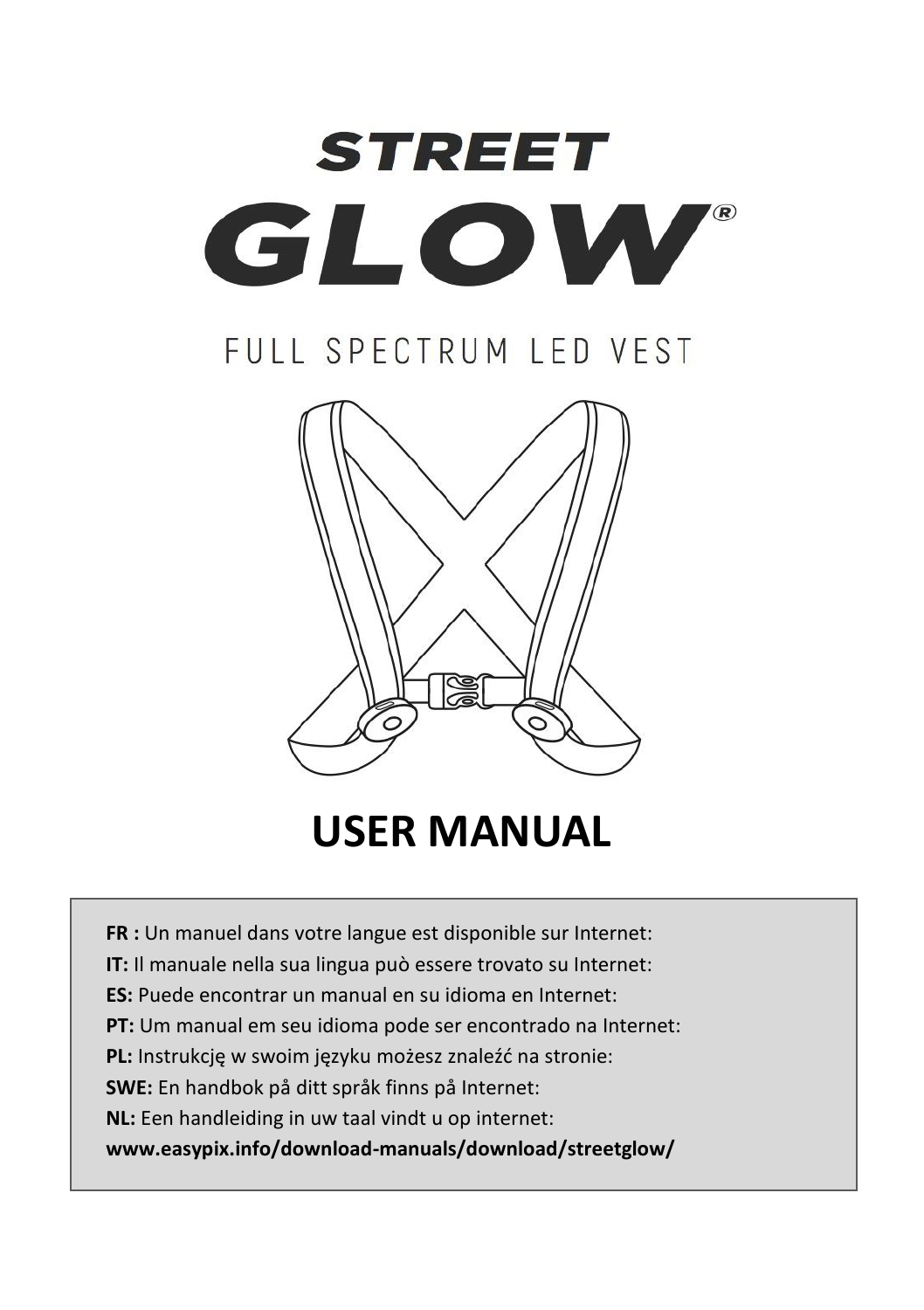## **Table of content**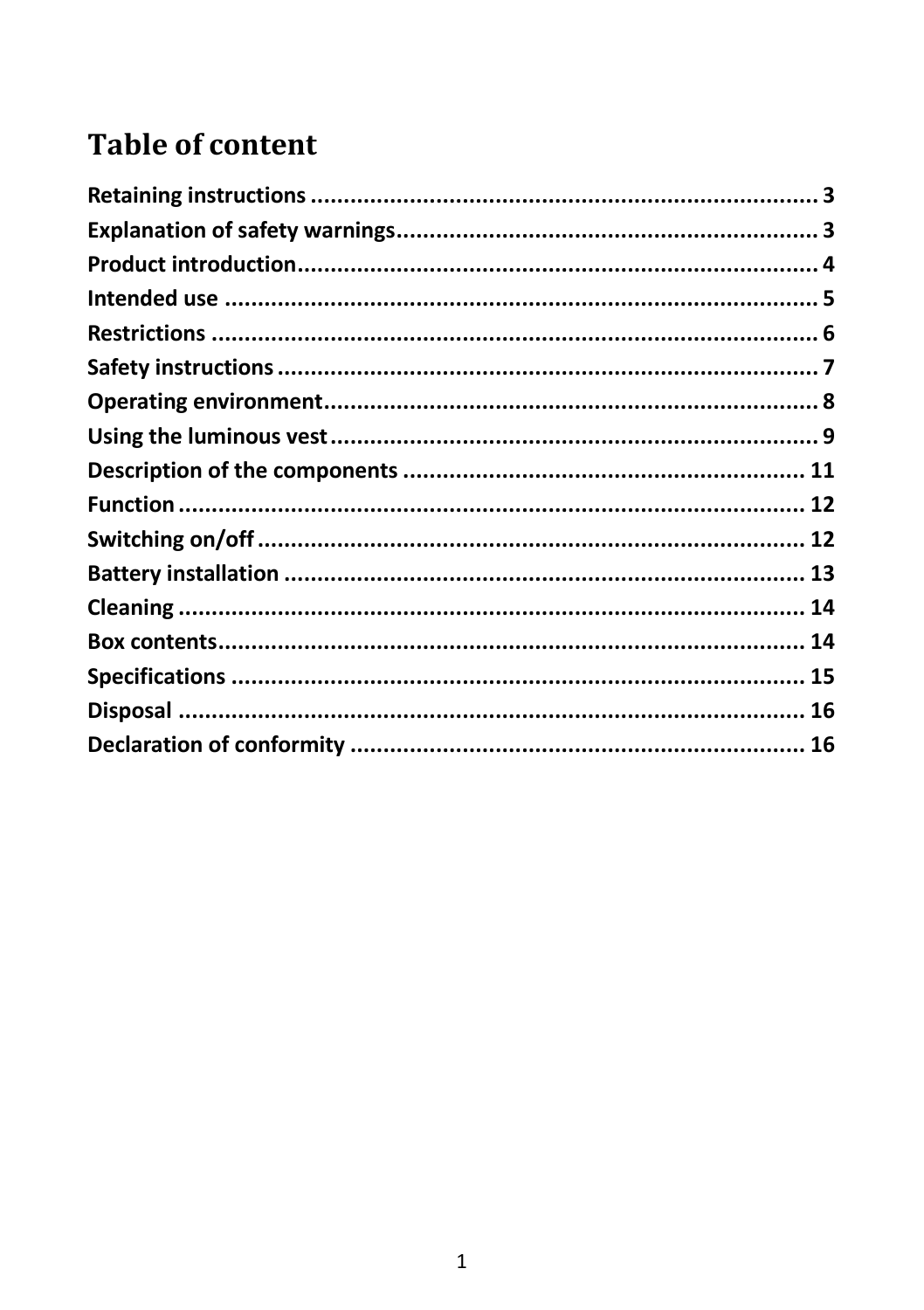#### **Disclaimer**

Easypix makes no representations or warranties with respect to this manual and, to the maximum extent permitted by law, expressly limits its liability for breach of any warranty that may be implied to the replacement of this manual with another. Furthermore, Easypix reserves the right to revise this publication at any time without incurring an obligation to notify any person of the revision. Easypix is not responsible or liable for misuse of the information that is contained herein. If you have any suggestions for improvements or amendments or have found errors in this publication, please notify us. All pertinent state, regional, and local safety regulations must be observed when installing and using this product. For reasons of safety and to help ensure compliance with documented system data, only the manufacturer shall perform repairs to components.

Failure to observe this information can result in injury or equipment damage. Copyright © by Easypix GmbH

All rights reserved. No part of this publication may be reproduced, distributed, or transmitted in any form or by any means, including photocopying, recording, or other electronic or mechanical methods, without the prior written permission of the publisher. For permission requests, please write to the publisher below.

Easypix GmbH, Em Parkveedel 11, 50733 Köln, Germany. support@easypix.eu • www.easypix.eu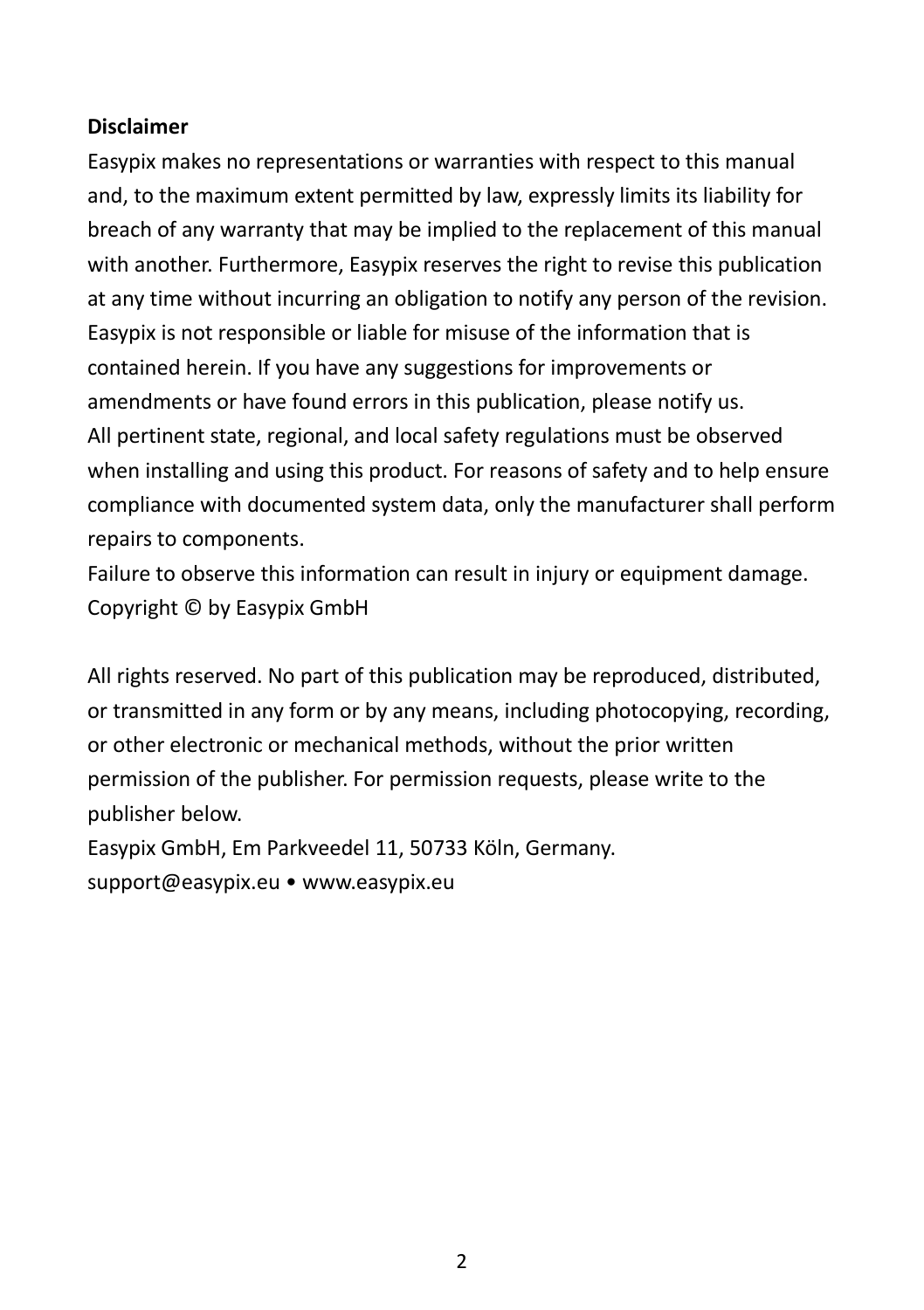## <span id="page-3-0"></span>**Retaining instructions**

Read this manual and its safety instructions before using this product.

Follow all the instructions. This will avoid fire, explosions, electric shocks or other hazards that may result in damage to property and/or severe or fatal injuries.

The product shall only be used by persons who have fully read and understand the contents of this user manual.

Ensure that each person who uses the product has read these warnings and instructions and follows them.

Keep all safety information and instructions for future reference and pass them on to subsequent users of the product.

The manufacturer is not liable for cases of material damage or personal injury caused by incorrect handling or non-compliance with the safety instructions.

## <span id="page-3-1"></span>**Explanation of safety warnings**



Warning indicates a hazard with a medium level of risk which, if not avoided, could result in serious injury.

# *NOTICE*

Indicates information considered important, but not hazard-related.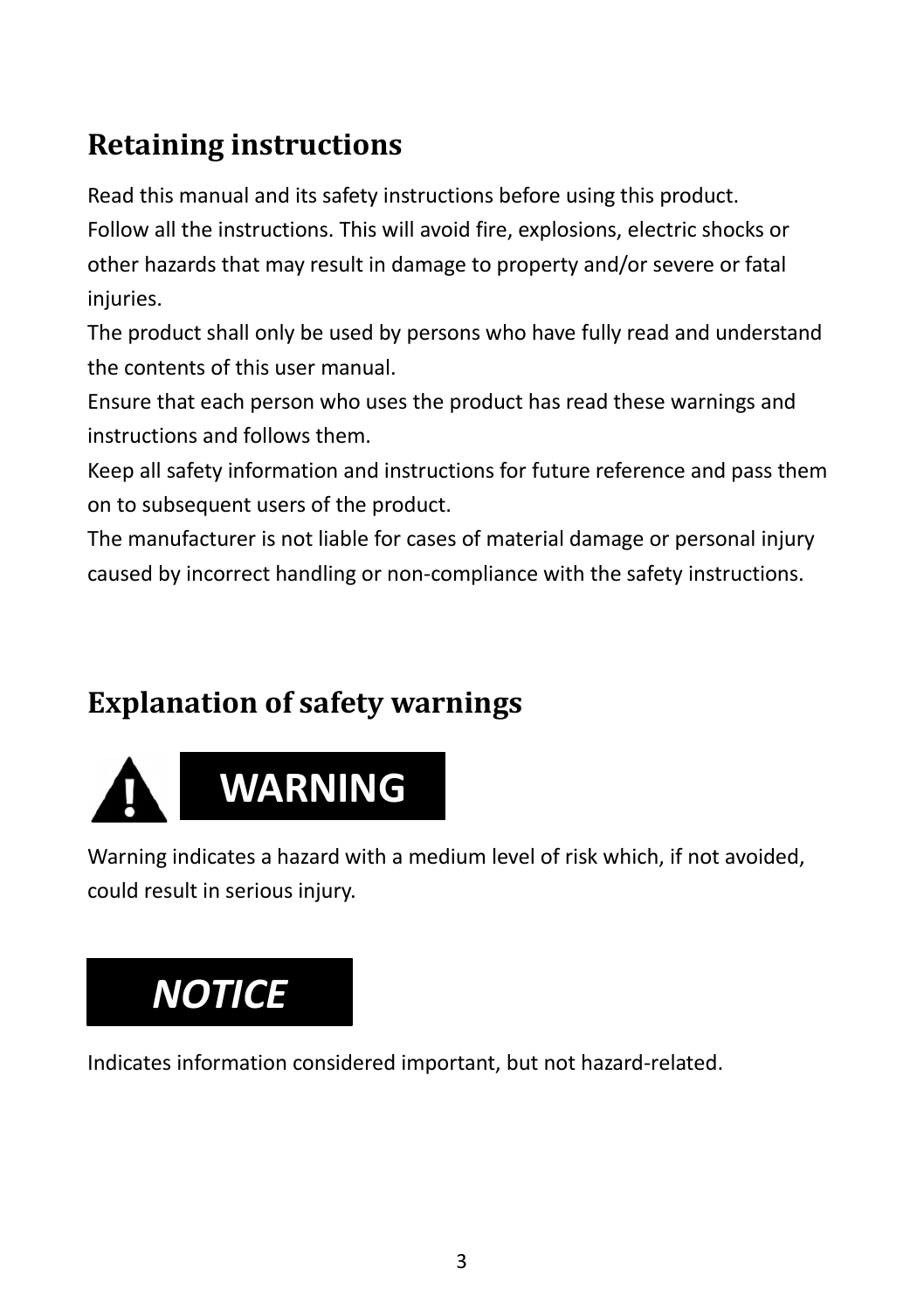## <span id="page-4-0"></span>**Product introduction**

### **Be safe, be seen!**

StreetGlow is a luminous vest designed to improve your visibility in low light conditions. With extra bright LEDs, it enables you stand out from your surroundings and enhances your safety as a road user. The luminous vest is worn on the upper body, where it can be easily fit over a thick jacket. The product provides improved visibility at dusk and in the dark.

StreetGlow is powered by 4x CR2032 lithium batteries which provide up to 80 hours of continuous operation.

StreetGlow does not replace the bicycle light that is mandatory in road traffic, but it does IMPROVE AND ENHANCE your visibility with the result that you will be seen earlier by other road users.



# **WARNUNG**

**WARNING!** The product is not a substitution for a bicycle light, which is a legal requirement for use on the road.

The product is designed to enhance your visibility in traffic so you are seen earlier by other road users.

**WARNING!** Improved visibility alone can not completely prevent accidents. Please remain alert when travelling in traffic.

**WARNING!** In order for the product to perform as intended please ensure the belt is kept clean and unobstructed at all times while in use. A dirty StreetGlow will not be as visible as a clean one. Please note that visibility can be reduced by dirt or wear.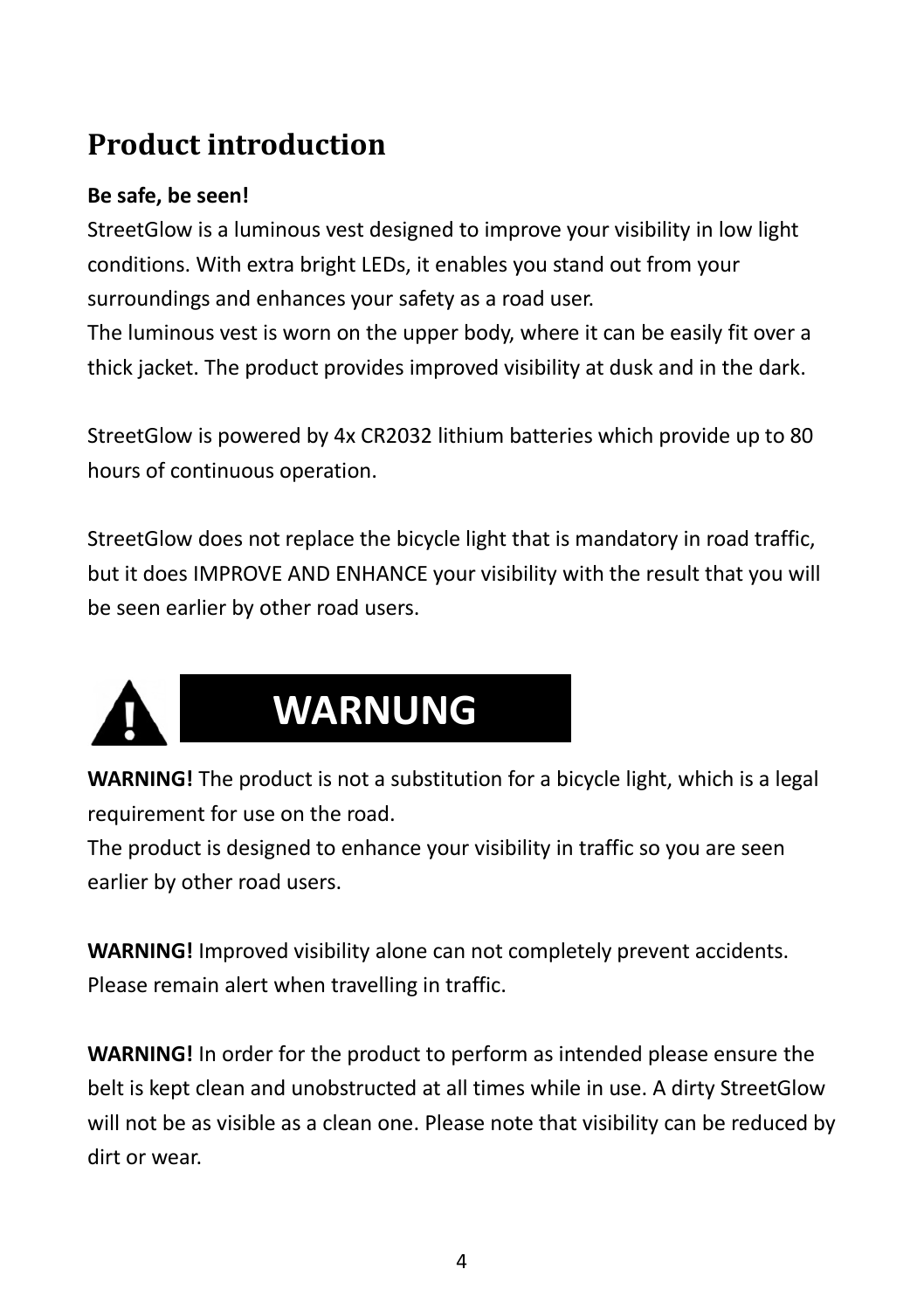**WARNING!** Carrying a backpack over the belt reduces the protection considerably. It is therefore recommended to wear the belt OVER THE BACKPACK.

## <span id="page-5-0"></span>**Intended use**



**This product is designed to improve visibility while on the road or undertaking outdoor activities and does not replace any other legal requirements such as a bicycle light!**

**You are obliged to use a light specifically designed for road use on your bicycle (or other vehicle).**

StreetGlow improves visibility at dusk and in the dark.

The product is intended for use as a visibility aid only.

It cannot be used as a high visibility warning belt in motor vehicles as required by the law on carrying in motor vehicles.

This product is splashproof and it not suitable for use under water.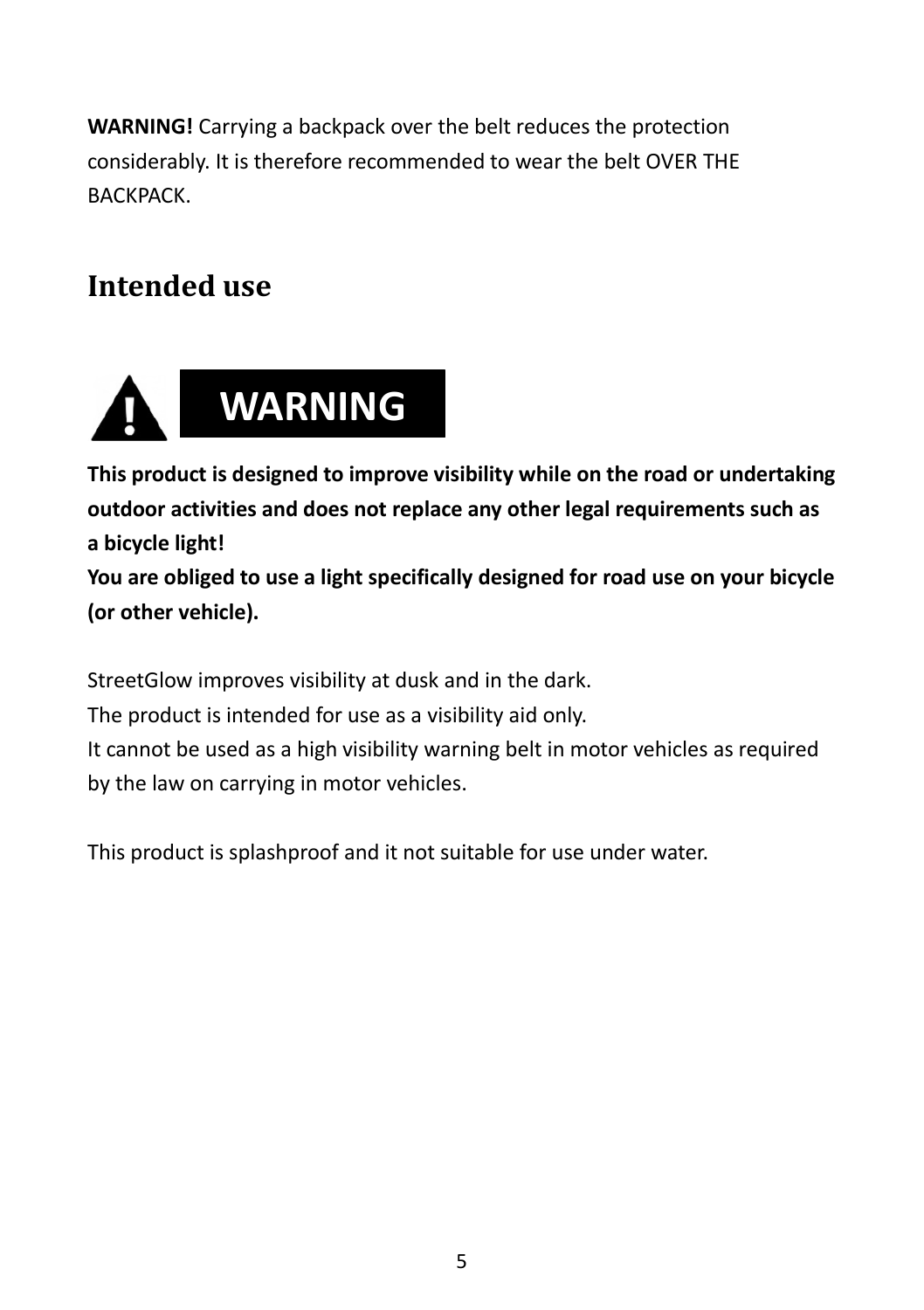## <span id="page-6-0"></span>**Restrictions**



#### **Danger for children:**

- This product is not a toy. Please ensure adult supervision at all times when fitting the belt.
- The product is not suitable for children under 3 years. Danger of suffocation. Danger of strangulation.
- Do not allow children to climb when wearing the waistcoat as there is a risk of getting caught.
- Product contains small parts. Batteries can be life-threatening if swallowed. Therefore keep the product and batteries out of the reach of small children.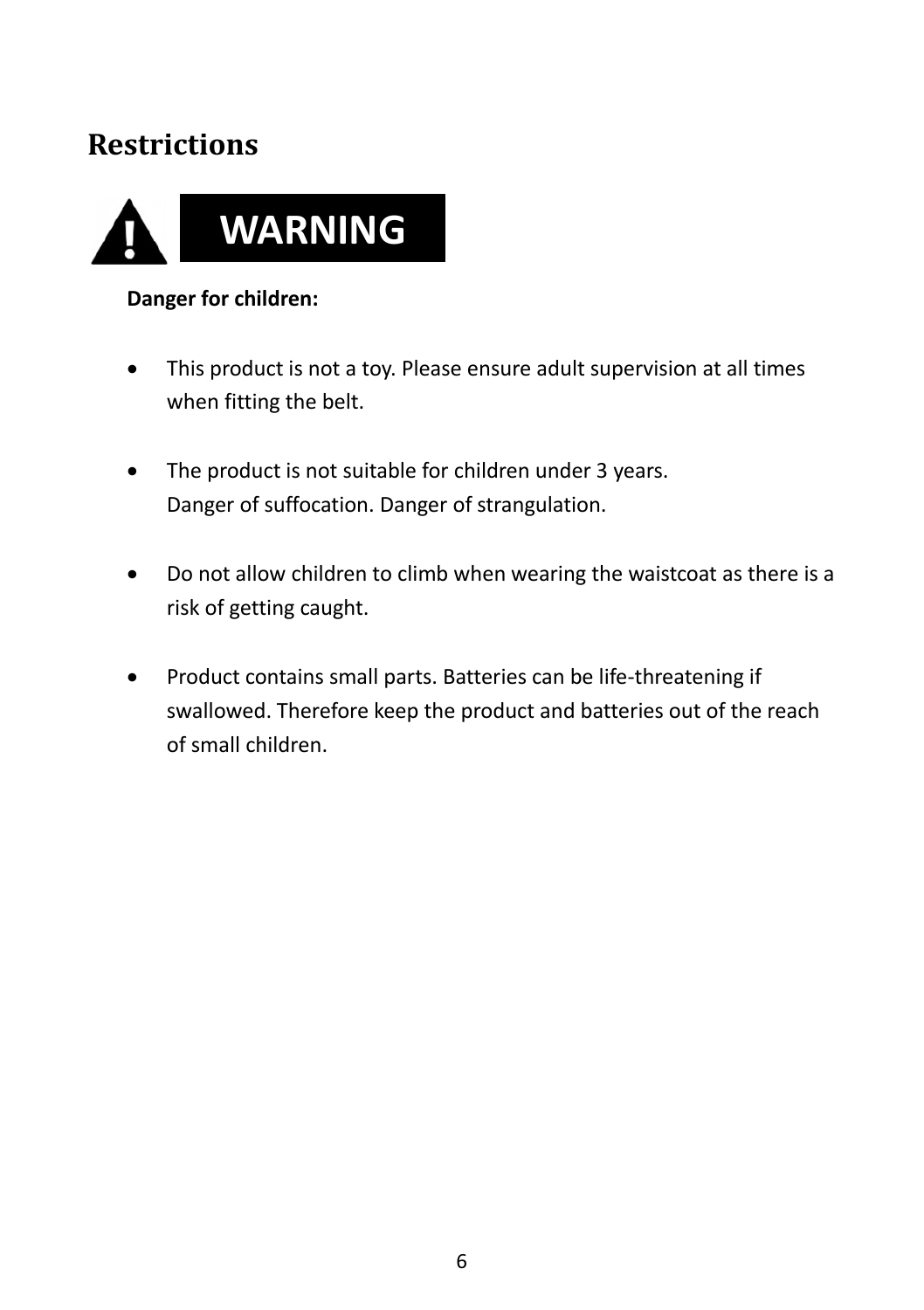## <span id="page-7-0"></span>**Safety instructions**



**This product is only suitable for the purpose described, the manufacturer is not liable for damage caused by abnormal use.**



### **Please read this instruction manual carefully before use, and ensure the batteries are installed correctly.**

- Do not leave the product in a high or low temperature environment for a prolonged period of time.
- Keep the product out of the reach of small children.
- No special maintenance is required during use. Please contact the seller or manufacturer if your device displays a fault.
- Do not make any changes to the product. Improper modifications or repairs may cause danger to the user and will void any warranty.
- The LEDs are not replaceable. If the LEDs reach the end of their life, the entire belt must be replaced.
- Please dispose of the waste and residues at the end of the service life of the product according to local laws and regulations.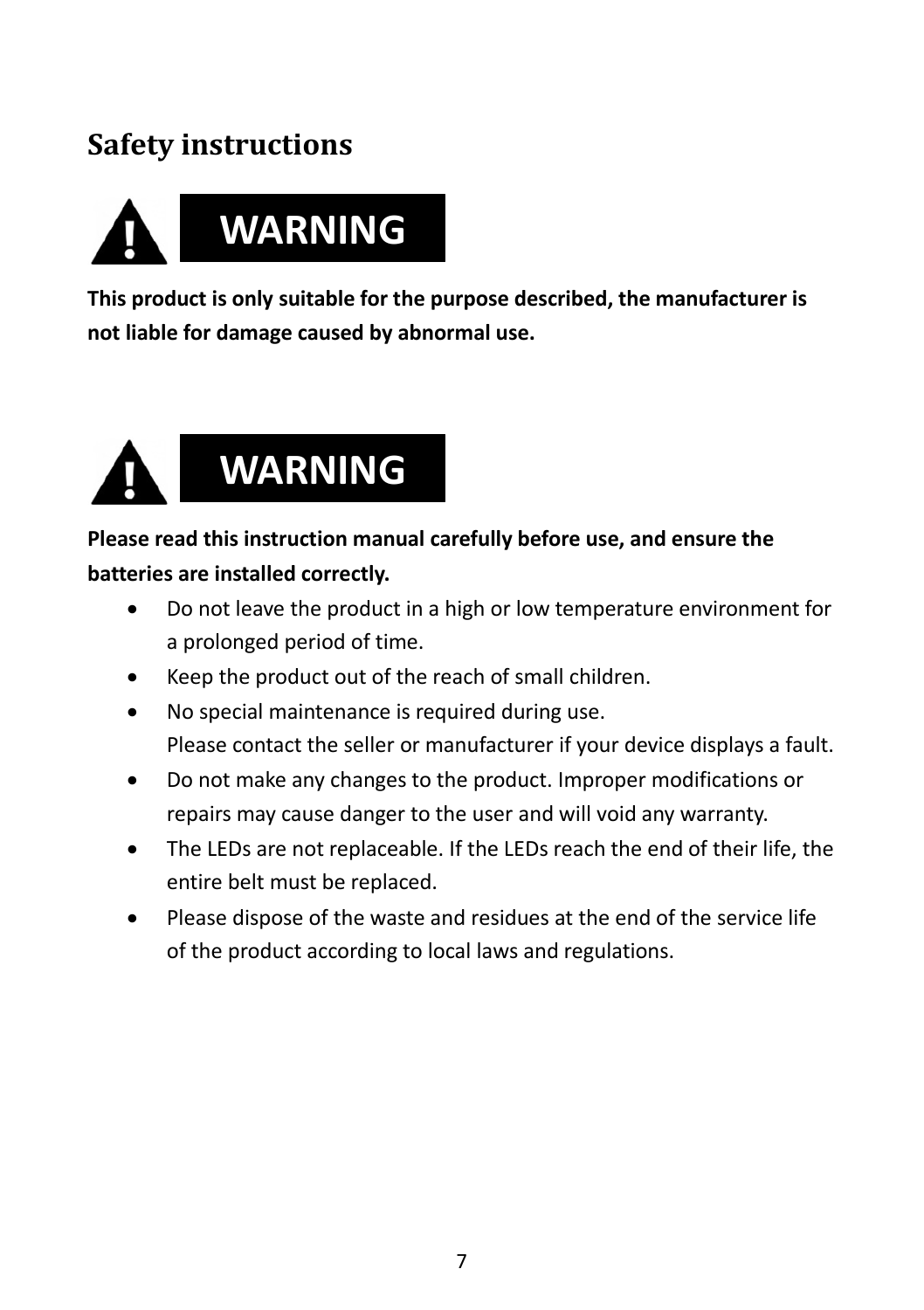

#### **BATTERIES:**

- Use only batteries approved for use with this product: **CR2032 batteries**
- Please remove the batteries if the product is not going to be used for an extended period of time.
- If a battery has leaked, avoid contact with skin, eyes and nose.
- Batteries must not be charged, taken apart or thrown into fire.

## <span id="page-8-0"></span>**Operating environment**

- Do not expose the product to abnormally high or low temperatures.
- Store the product cool (at room temperature) in a dry and dust-free location.
- This product is splashproof and it not suitable for use under water. Do not immerse the product in water or other liquids. The product is not washable.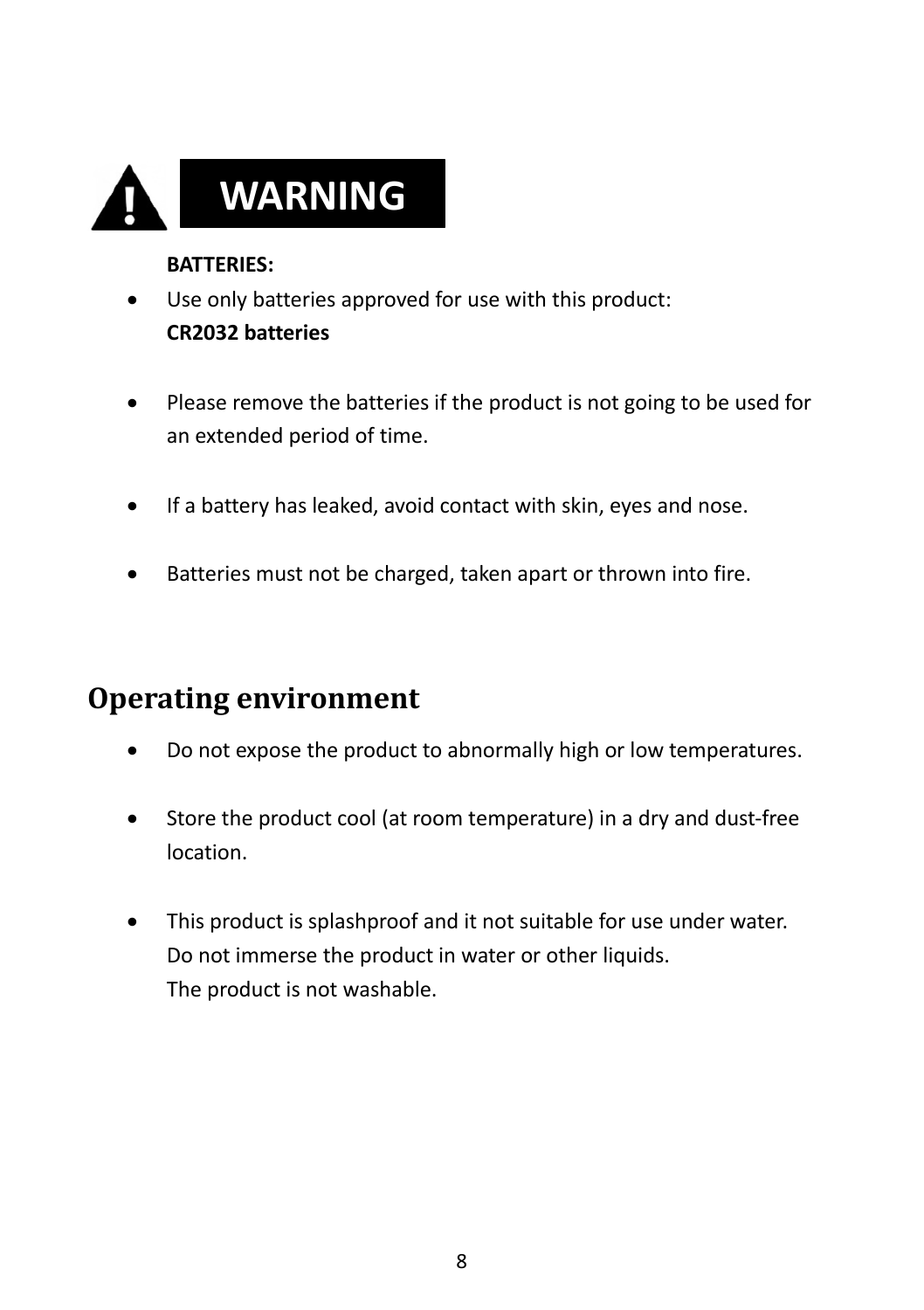## <span id="page-9-0"></span>**Using the luminous vest**

- 1. Fit the vest so that the crossed straps ("X") are on your back.
- 2. Buckle the fastener.
- 3. Make any final size adjustments using the adjustable straps while ensuring a secure but comfortable fit.



**Always wear the vest in a visible and closed position to achieve the best effect.**

## **BACK**

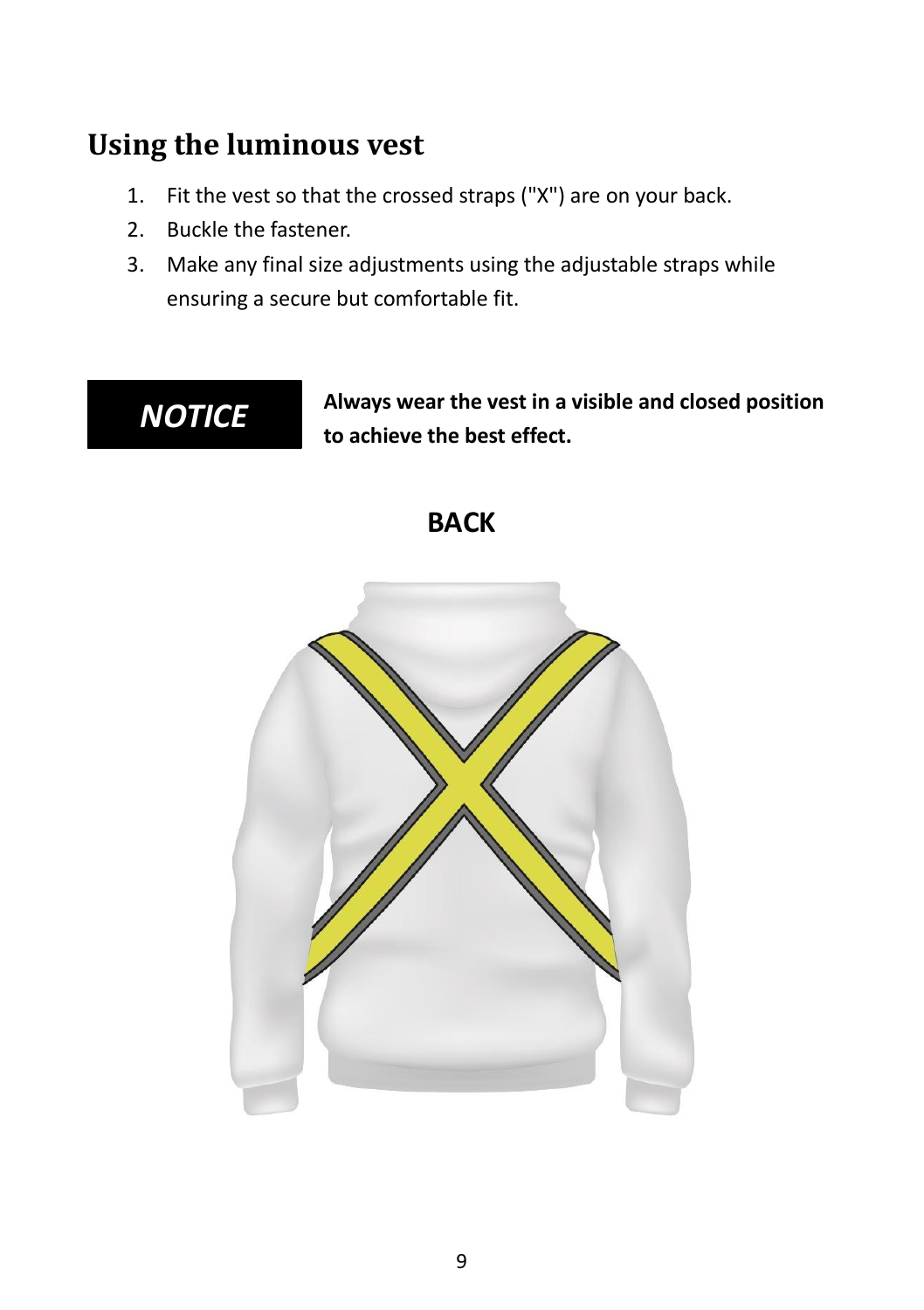# **FRONT (Chest)**



Adjustable strap **Fastener** Adjustable strap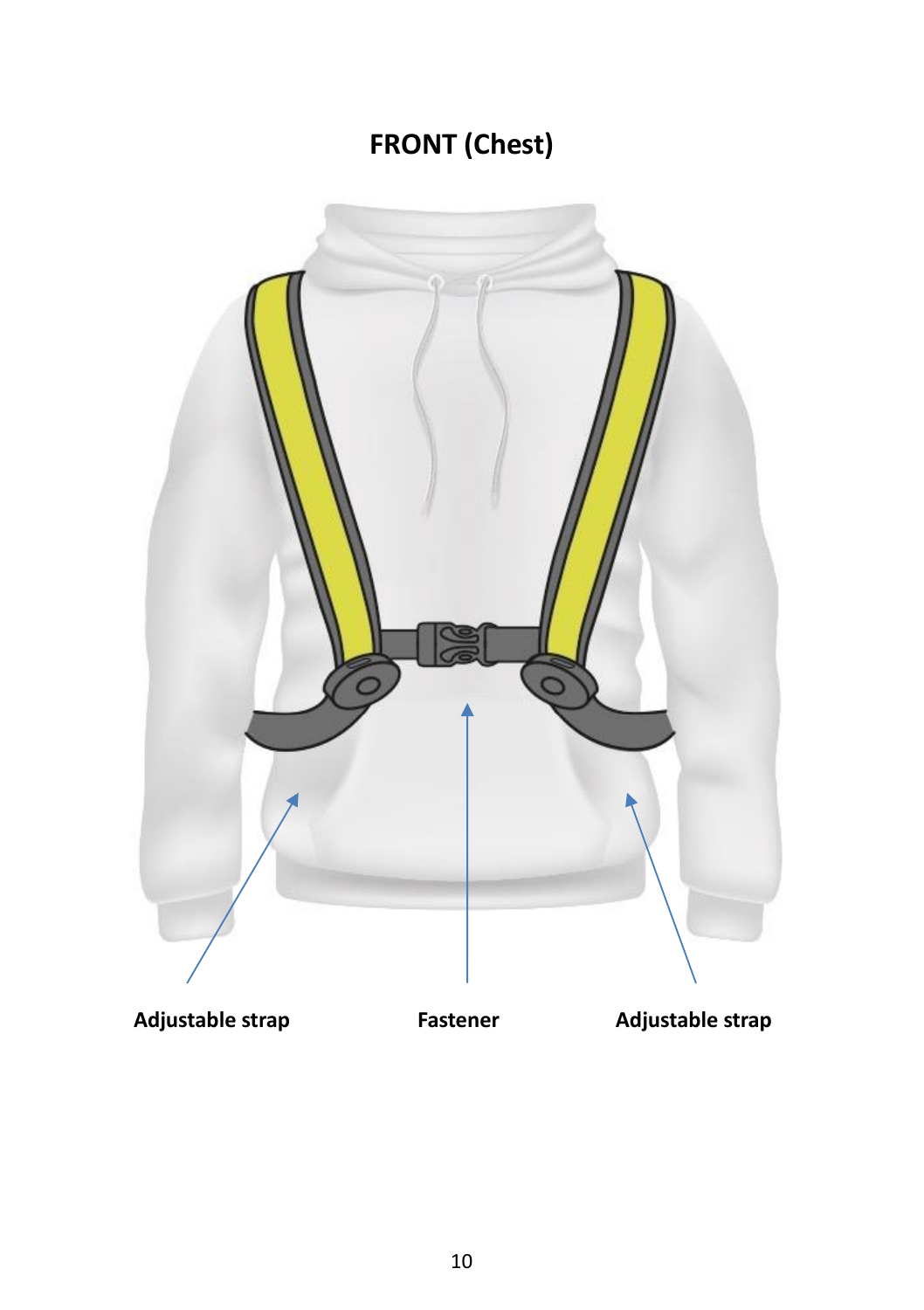## <span id="page-11-0"></span>**Description of the components**



- 1. LED light straps
- 2. Battery compartment
- 3. On/off switch
	- Mode selection:

Light always on / Slow flash light / Fast flash light

- 4. Adjustable strap
- 5. Fastener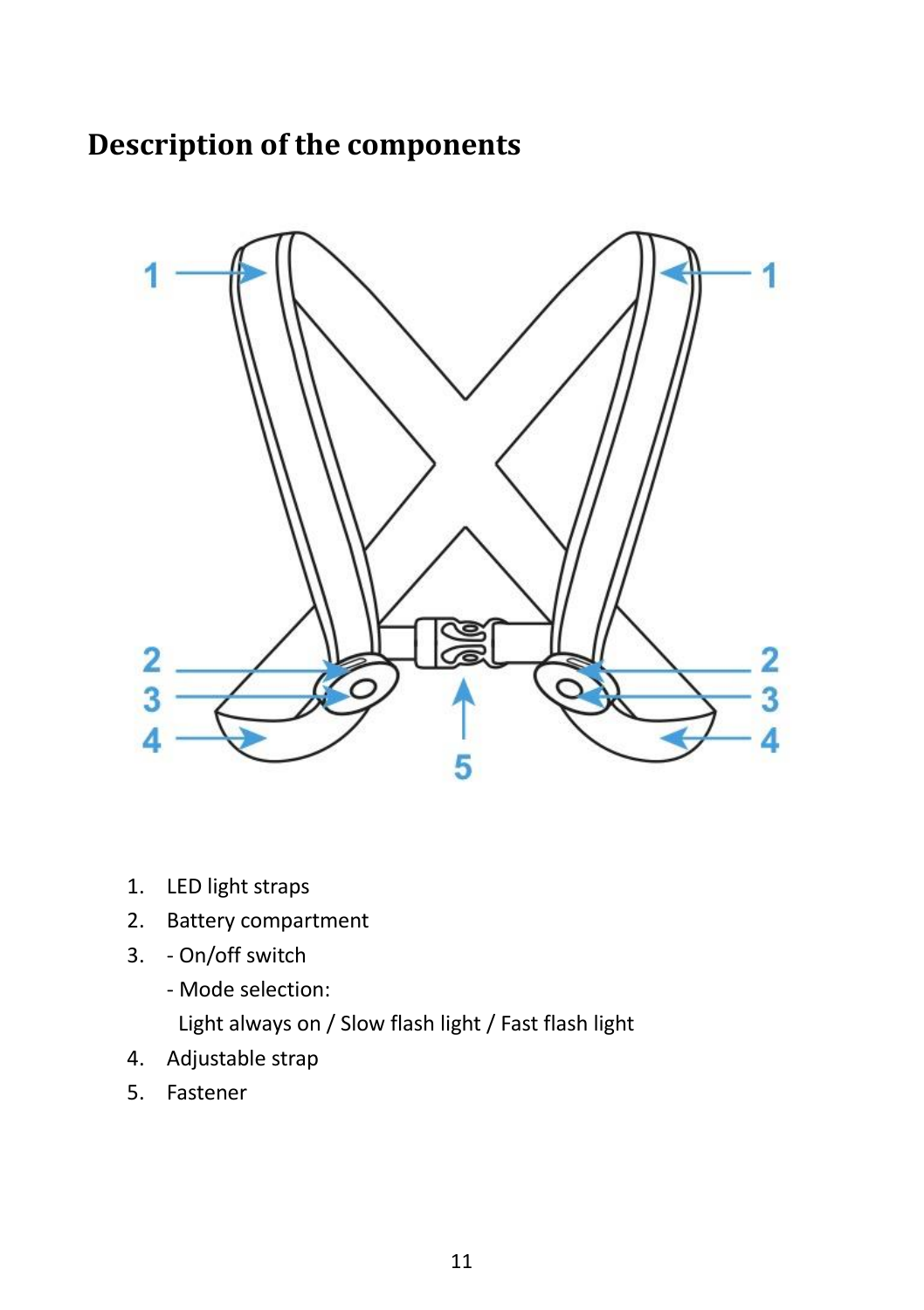## <span id="page-12-0"></span>**Function**

The StreetGlow luminous vest is made of durable nylon and uses thermoplastic polyurethane fibre optic technology in addition to LED light.

This creates an even, highly visible surface that helps you stand out on the road in most weather conditions.

The product consists of two crossing LED straps and contains two on/off switches - one for each strap.

The switch allows you to choose whether the strap should flash or glow constantly.

The 4x CR2032 batteries provide up to 80 hours of continuous operation.

## <span id="page-12-1"></span>**Switching on/off**

To switch on/off, press the on/off switch on both battery compartments:

1x = Constant light mode 2x = Fast flashing mode 3x = Slow flashing mode  $4x = \bigcap f$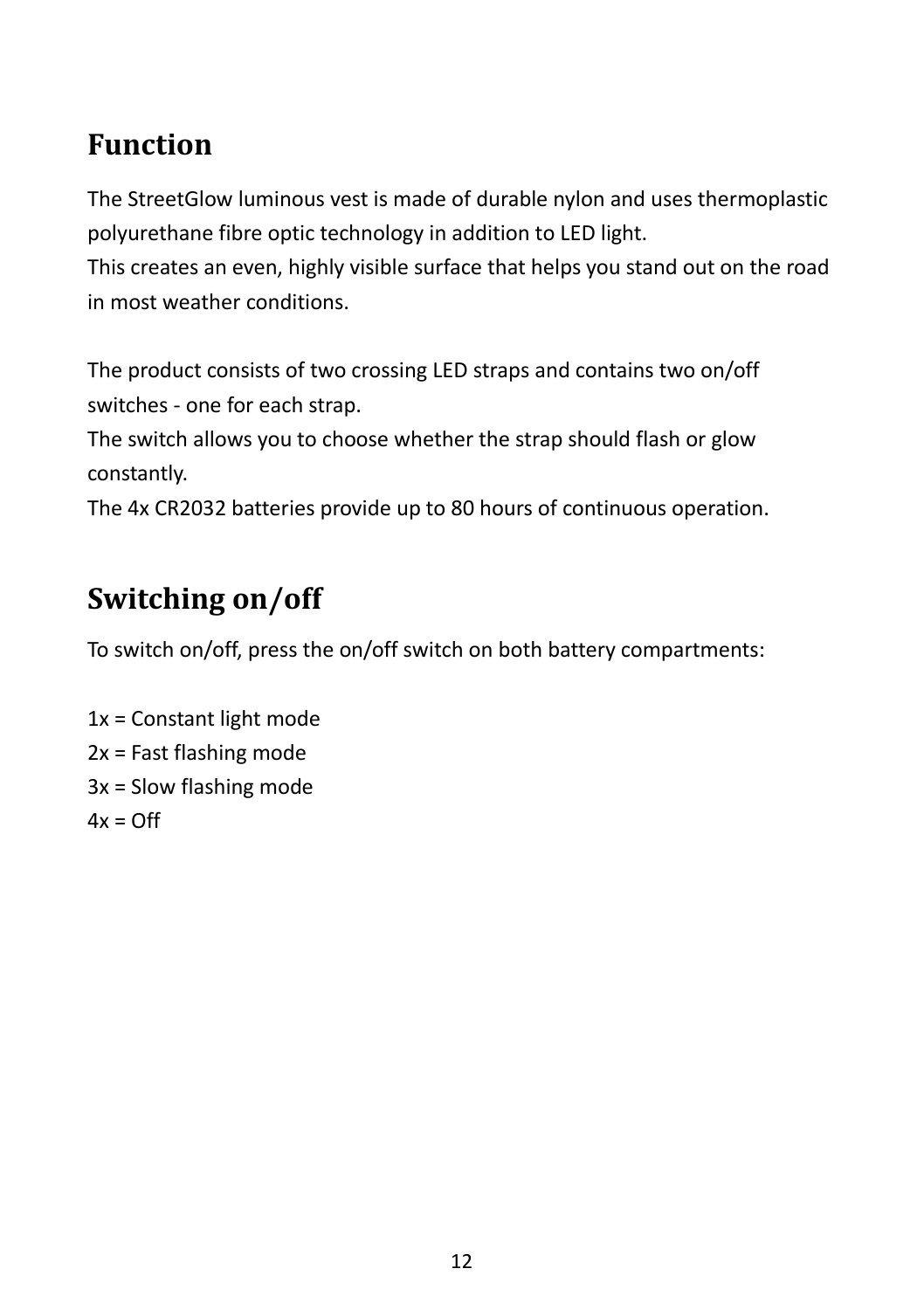## <span id="page-13-0"></span>**Battery installation**

The product contains 4x batteries (2x batteries for each side).

- Open both battery holders by pushing them through the battery chambers – from top to bottom.
- Place 2x batteries on top of each other, and then insert them into a holder. Make sure the polarity is correct.
- Then push the holder back into the battery chamber  $-$  from bottom to the top.





Devices marked with this symbol must not be disposed of with household waste! You are legally obliged to dispose of old appliances as well as batteries separately from household waste.

Information on collection points that accept old appliances/batteries free of charge is available from your local authority or town council.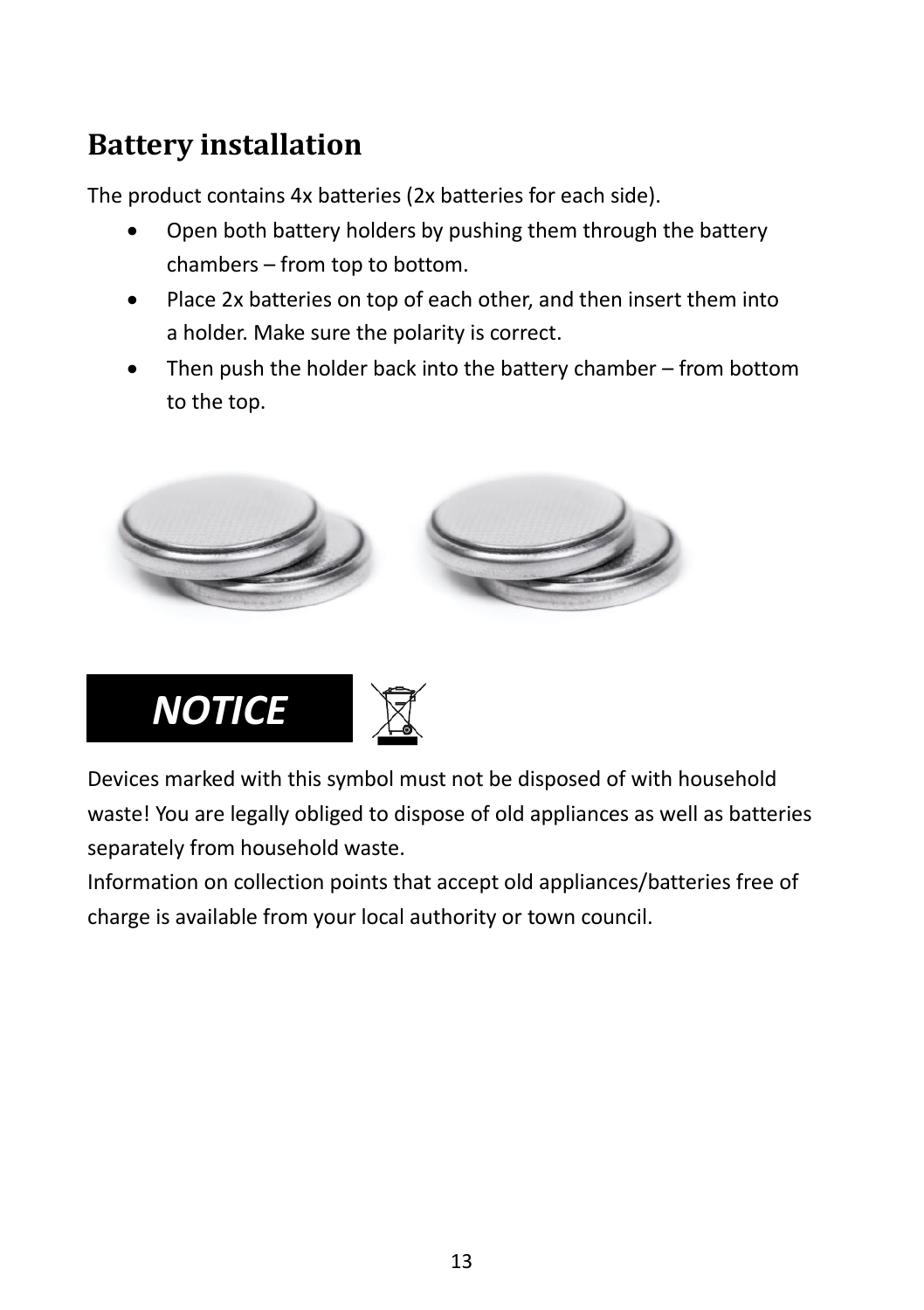## <span id="page-14-0"></span>**Cleaning**



- **Never immerse the product in water or other liquids.**
- Wipe the product regularly with a soft cloth.
- The product is not washable.

## <span id="page-14-1"></span>**Box contents**

- **LED luminous vest**
- **CR2032 lithium batteries (4x)**
- **Manual EN/DE**

*Manuals in further languages are available for download at www.easypix.info/download-manuals/download/streetglow/*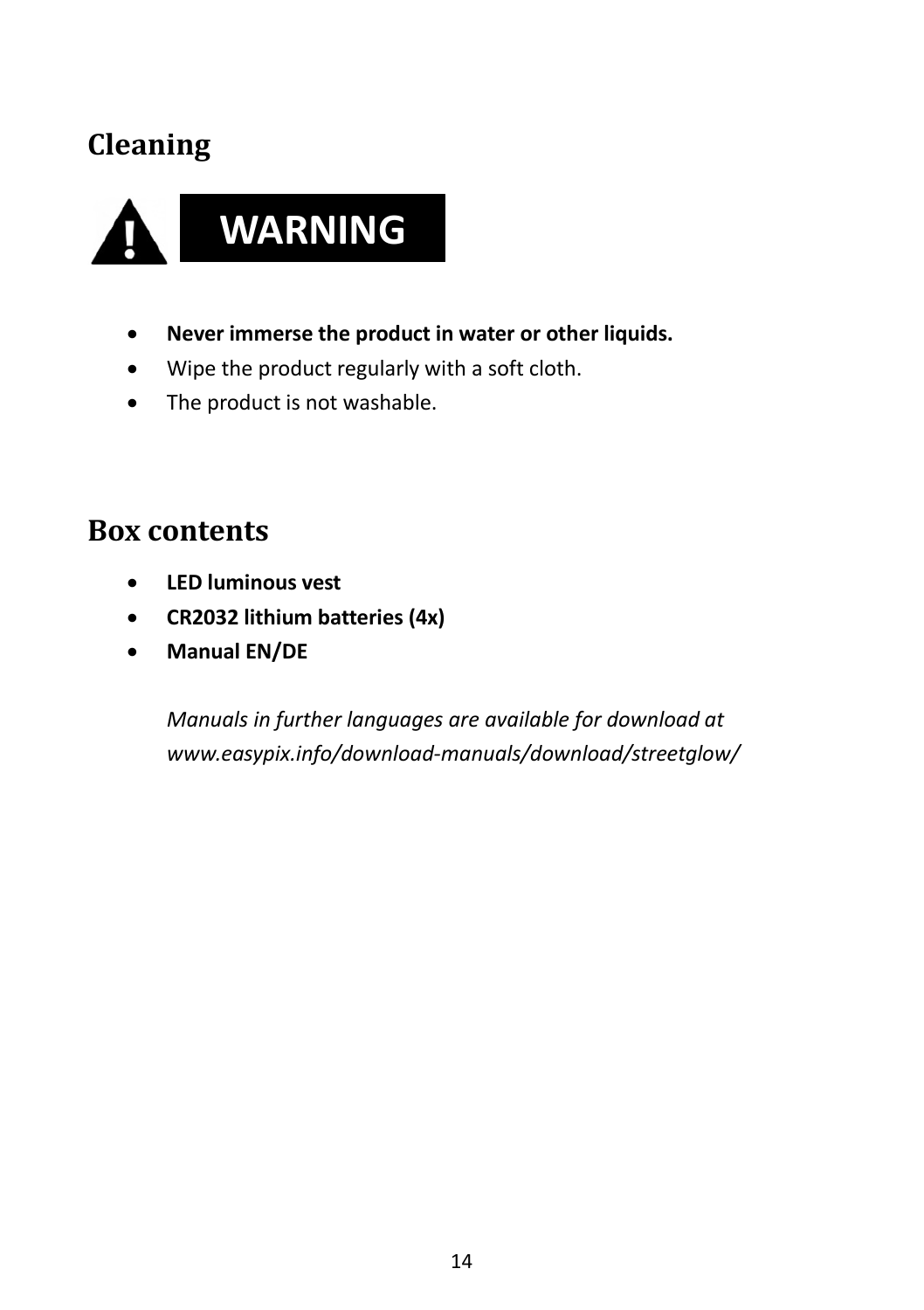# <span id="page-15-0"></span>**Specifications**

| StreetGlow                   | Full Spectrum LED Vest                             |
|------------------------------|----------------------------------------------------|
| LED luminous modes           | Constant light                                     |
|                              | Slow flashing mode                                 |
|                              | Fast flashing mode                                 |
| Reflective surface           | Reflective materials provide additional visibility |
|                              | when the LED light is not in use                   |
| Visibility                   | Visible from up to 100M in clear line of sight     |
| Suitable for all-weather use | Splashproof (IPX4)                                 |
| Adjustable size              | Easy to put on and take off                        |
|                              | Elastic quick fastener                             |
|                              | Comfortable to wear                                |
| On/Off switch                | To switch on and off                               |
|                              | To switch between modes                            |
| Material                     | Nylon                                              |
| Length                       | Adjustable                                         |
| <b>Batteries</b>             | CR2032 lithium batteries (4x)                      |
| Long-term battery operation  | Constant light (up to 60 hours)                    |
|                              | Slow flashing mode (up to 70 hours)                |
|                              | Quick flashing mode (up to 80 hours)               |

# *NOTICE*

**The product is designed to improve visibility while on the road or undertaking outdoor activities and does not replace any other legal requirements such as a** 

**bicycle light! You are obliged to use a light specifically designed for road use on your bicycle (or other vehicle).**